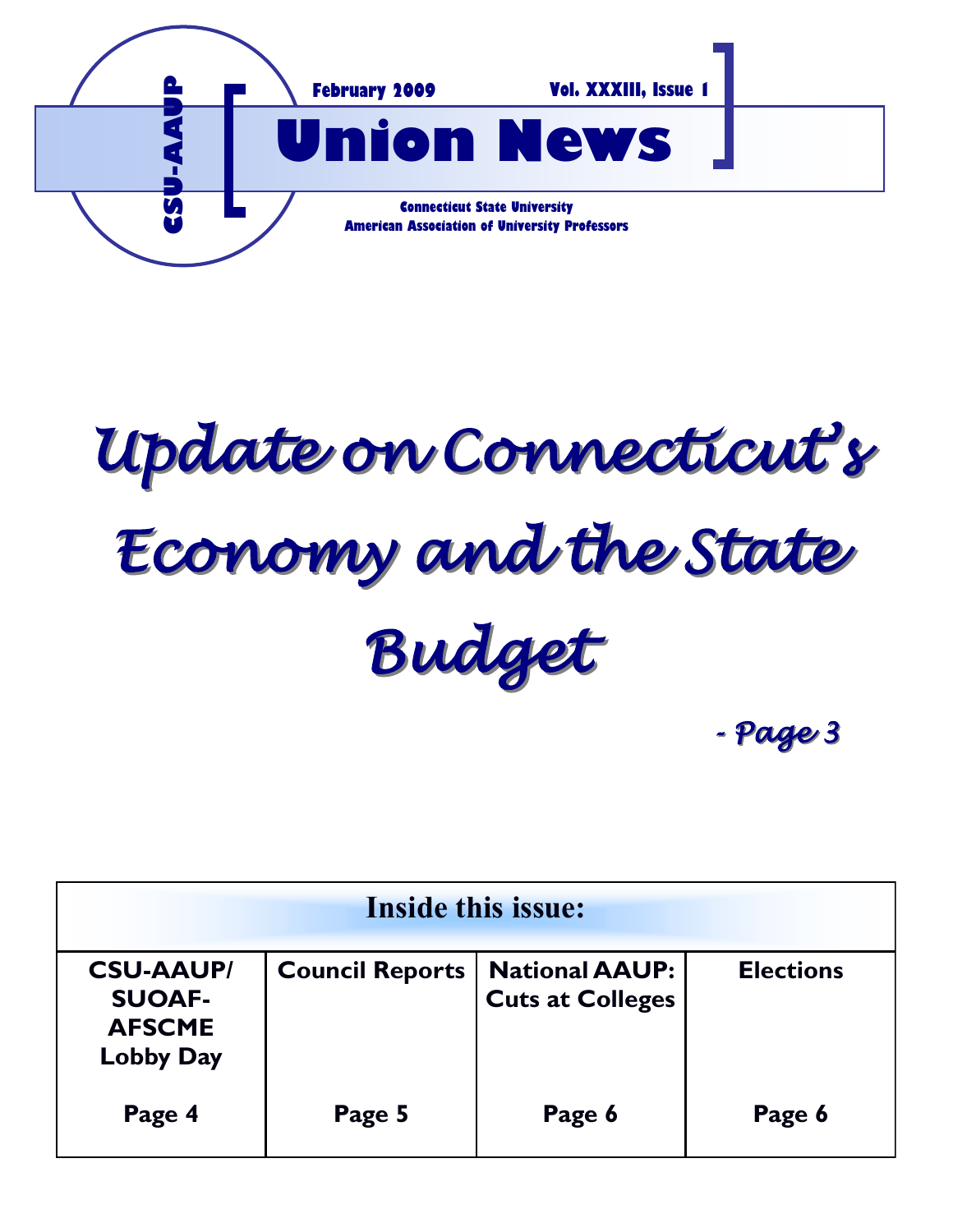### **Dates to Remember**

- **2/1:** Provost takes required action and informs professional assessment candidates of his/her decision; DEC chairs inform first year renewal candidates (August hires) in writing of the evaluation process
- **2/4:** Governor Rell to release the state budget
- **2/10:** First year renewal candidates (August hires) submit relevant materials for consideration to DECs
- **2/20:** DEC submits evaluations and appropriate recommendations of first year renewal candidates (August hires) to the Dean
- **2/25:** Dean submits recommendations of first year renewal candidates (August hires)
- **2/27:** Provost takes required action and informs first year renewal candidates (August hires) of his/her decision; DEC receives and reviews records and notifies second year or later renewal candidates (August hires) that they must be evaluated
- **3/5:** University-wide Promotion and Tenure Committee submits recommendations for penultimate year tenure candidates (August hires) and promotion candidates to the Provost
- **3/13:** DEC submits evaluations and appropriate recommendations of second year or later renewal candidates (August hires) to the Dean

**3/18: CSU-AAUP/SUOAF-AFSCME Lobby Day**

### *Union News*

CSU-AAUP Central Connecticut State University Marcus White Hall, Rooms 305, 307 & 310 New Britain, CT 06050 Phone (860) 832-3790 Fax (860) 832-3794 Email: aaup@ccsu.edu Website: www.ccsu.edu/aaup/csu

> Editor: Ellen Benson Bensonell@ccsu.edu

# **Member Benefits**

*Working on your taxes?* For a fixed price, Legal Service Plans is now offering Certified Public Accountant services, including preparation of federal and Connecticut tax returns. It also entitles you to a discount of 25% (from normal professional rates) for meetings and work on other personal tax issues including tax audits and planning. For more information on the CPA services, please call Legal Service Plans at 1-888- 764-5532. In addition, for \$99, Legal Service Plans, Inc. will provide legal services for members and their families. Personal legal advice and consultation is just a phone call away. Services include a simple will, legal letters and phone calls, and simple document review for no extra charge and special reduced fees for more extensive representation, including real estate closings.

The *Adjunct Advocate* is a bimonthly magazine featuring articles that pertain to part-time faculty. To read the magazine online at www.adjunctnation.com, please contact your local AAUP office for the username and password.

View the CSU-AAUP Annual Report online at www.ccsu.edu/aaup/csu under "Documents." If you would prefer a printed report, please contact Ellen Benson at (860) 832-3793 or bensonell@ccsu.edu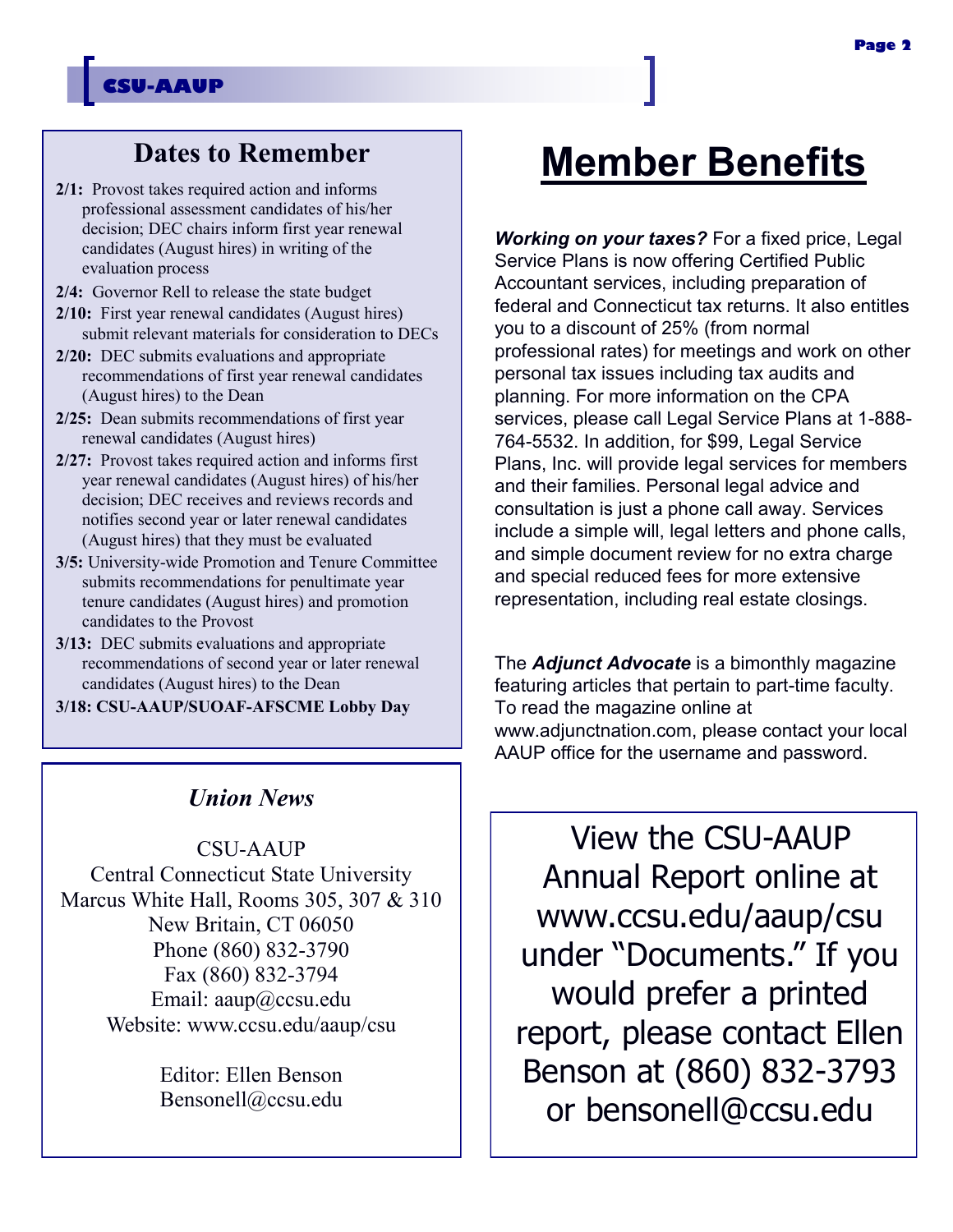### **Update on Connecticut's Economy & the State Budget**

As of publication, the projected deficit for the current fiscal year, which ends on June 30, 2009 is estimated to be \$1 billion. There is estimated to be \$3 billion deficit for next year (the first year of the biennium) and another \$3 billion for the second year of the biennium. In other words the state is estimated to be short \$6 billion dollars of a \$18 billion budget over the next two years. That is a gap that the legislature cannot cut or tax itself out of; it must utilize a combination of both. For example, if the state were to enact a progressive income tax (those who make over \$200,000 would be taxed at a higher rate), raise sales tax by one percent, increase the alcohol and tobacco taxes, close some corporate tax loopholes, the state would still need to produce about another \$5 billion in cuts.

Governor Rell will present her budget on February 4. She has repeatedly stated that she will not raise taxes in her budget, but there have been rumors that she may be exploring some increases. There have also been rumors that the Governor may not be allocating the budgets for the higher education institutions, CSUS included, in block grants. When money is distributed in block grants, the Governor or General Assembly does not have a say in how the funds are divided. Chancellor Carter has the ultimate authority to decide how much money is spent for instruction, administration, technology, etc. Losing the block grant would be detrimental for the university because it would take away its flexibility, however it is likely the Governor and General Assembly would make cuts from noninstructional areas. These are simply rumors at this time; we will not know for sure what the Governor's budget entails until she presents it on February 4.

The State Employees Bargaining Agent Coalition (SEBAC), which collectively bargains for the healthcare and pension benefits for all unionized state employees, has begun meeting with representatives from the Governor's office regarding potential savings for the State. CSU-AAUP will keep its members informed as negotiations progress.

On a positive note, Connecticut is expecting some money from the federal government stimulus package. It is estimated to be about \$1.2 billion. However, these funds are targeted to specific items or projects.

CSU-AAUP will be keeping its members regularly informed, by email, as more information becomes available. All of the email postings will also appear on the CSU-AAUP website (www.ccsu.edu/aaup/csu) in the section "Economic Crisis". In addition, CSU-AAUP will be holding chapter meetings where President Dave Walsh will share information and answer questions; the dates of the four campus meetings are listed below. It is likely that additional face-to-face meetings will be scheduled as the legislative session progresses.

CSU-AAUP Meetings on the Economic Crisis with President Dave Walsh

**CCSU**: 2/5, 3pm, Memorial Hall, Connecticut Room **ECSU**: 2/18, 3pm, Webb Hall 3rd Floor Lounge **SCSU**: 2/6, 11am, Student Center, Room 309 **WCSU**: 2/11, noon, Student Center, Room 202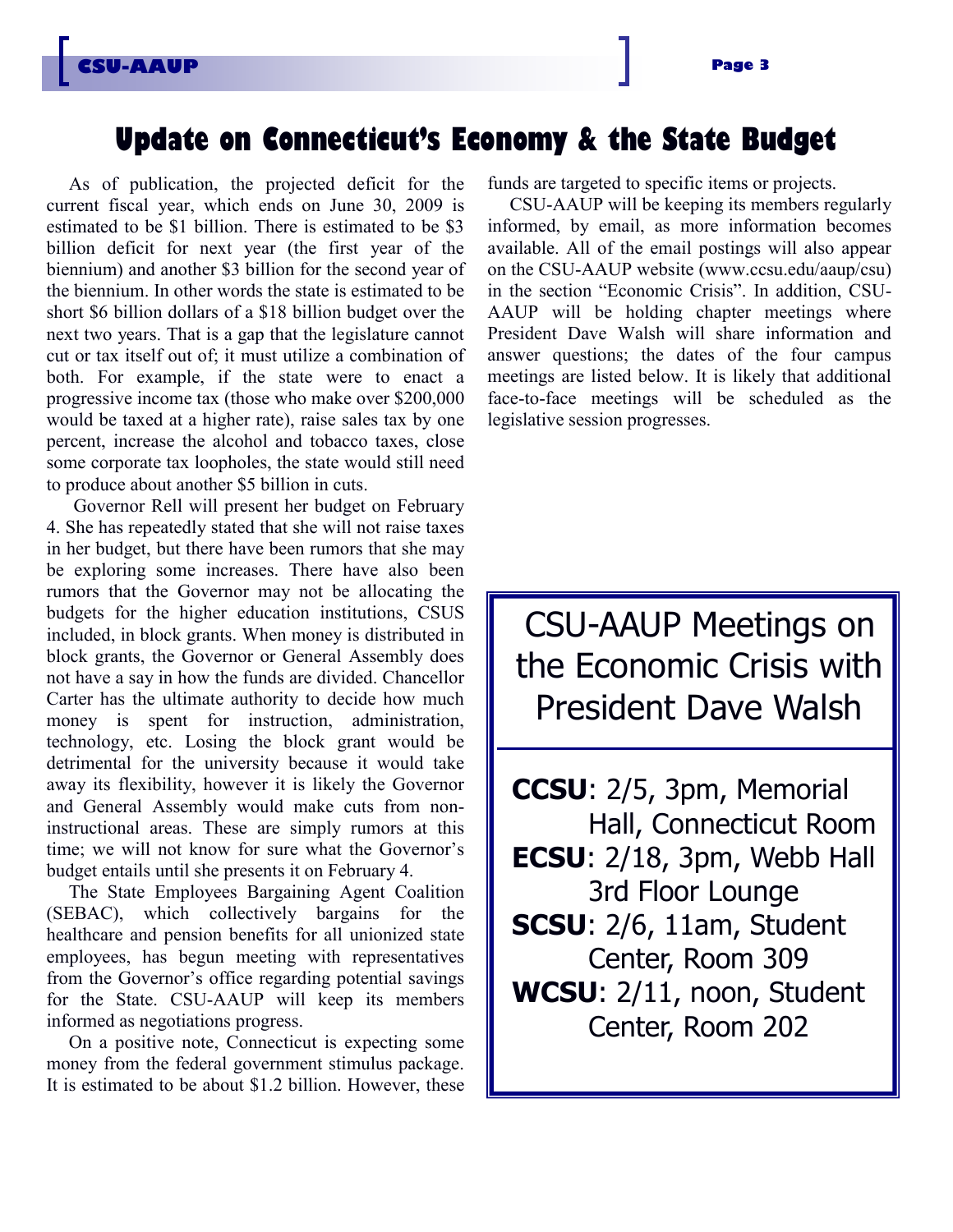### **CSU-AAUP/SUOAF-AFSCME Lobby Day**

CSU-AAUP and SUOAF-AFSCME have been jointly sponsoring lobby days since 2005. In the past, CSU-AAUP has asked faculty to attend lobby days to support our efforts to obtain funding for additional full-time faculty positions, which we had success with in 2007. However, this year our lobbying efforts will be focused on limiting cuts to the CSUS budget. **It is crucial that faculty attend our Lobby Day on Wednesday, March 18 at the State Capitol to help prevent steep cuts to CSUS' budget**.

For many years, we have been asked to make do with inadequate resources. There are not enough fulltime faculty to meet the demands of all of the responsibilities required of faculty—teaching, research, advising, assessment, curriculum development, governance and service. Part-time faculty also face many challenges of performing their jobs with inadequate resources.

We have all heard the increasingly bleak forecasts for our economy (see article on page 3), and we will soon know the Governor's recommendations for the state budget on February 4. Since CSU and the other institutions of public higher education have a built in revenue source – student tuition - it is very likely that Governor Rell will recommend cuts to our budget. This likely means that each and every faculty member will be asked to do more with even less resources unless we act to prevent these cuts.

Consider the facts: even while the economy was thriving, Connecticut's share of CSU's operating budget fell from 56% in FY2002 to 49% in FY 2007. Meanwhile, the state increased its demands on institutions of public higher education, introducing accountability measures and pushing for articulation between the community colleges and CSU. All of these actions have trickled down through the ranks and have caused an increased workload for faculty. In addition, applications have increased at our universities. Students are seeking more affordable options in these tough economic times and individuals out of work seek to go back to school to improve their skills and resumes. However, there are not funds to hire more full-time faculty to teach a

significant increase in the student body.

**While we understand the harsh realities of the economy and understand that it is unlikely that we will escape without any budget cuts, it is crucial that faculty participate in Lobby Day to explain to legislators the challenges we already face from inadequate funding and staffing to ensure that cuts will not affect instruction at our universities.** Legislators need to hear directly from their own constituents about these issues.

If you can attend Lobby Day, please consider doing so. We also welcome students! If you plan to attend, please contact Ellen Benson at bensonell@ccsu.edu or (860) 832-3793.

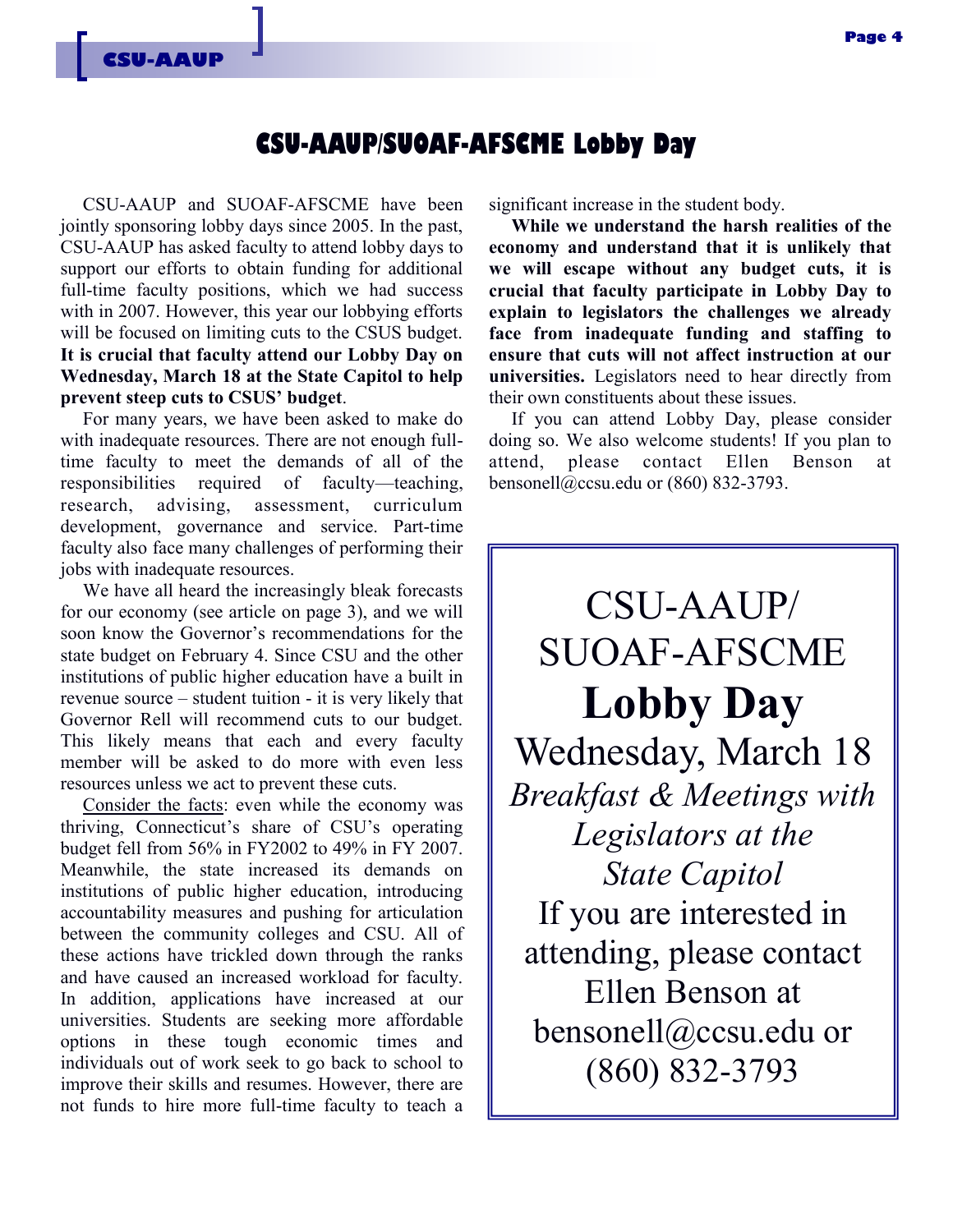### **Legislative Leadership Council Notes**

*Senate President Pro Tempore* Donald Williams

> *Senate Majority Leader* Martin Looney

> *Senate Minority Leader* John McKinney

*Speaker of the House* Christopher Donovan

*House Majority Leader* Denise Merrill

*House Republican Leader* Lawrence Cafero

### *Higher Ed & Employment Advancement Comm.*

MaryAnn Handley (Senate Chair) Roberta Willis (House Chair) Anthony Musto (Senate Vice Chair) Juan Candelaria (House Vice Chair)

#### *Appropriations Committee*

Toni Harp (Senate Chair) John Geragosian (House Chair) Joan Hartley (Senate Vice Chair) Jason Bartlett (House Vice Chair) Deborah Heinrich (House Vice Chair) Kelvin Roldan (House Vice Chair)

#### *Finance, Revenue & Bonding Committee*

Eileen Daily (Senate Chair) Cameron Staples (House Chair) John Fonfara (Senate Vice Chair) Andres Ayala (House Vice Chair) Chris Perone (House Vice Chair)

At its December 18 meeting, the CSU-AAUP Council:

- Announced that its staff member, Gary Holder- $\bullet$ Winfield, who was recently elected as state representative and was appointed to serve on the Appropriations, Human Services, and Judiciary **Committees**
- Authorized payment of its SEBAC (State Employees Bargaining Agent Coalition) Assessment for its lobbying and public relations activities to protect the health and pension benefits of state employees
- Approved a contribution to Foodshare
- Supported UAW's 16th Annual Civil Rights Awards Recognition Dinner
- Discussed the report of the Student Opinion Surveys Committee (appointed following an agreement after contract negotiations)

At its January 22 meeting, the CSU-AAUP Council:

- Authorized the renewal of the eBallot Annual License in order to continue online voting for CSU-AAUP and local AAUP elections
- Approved sending nine members to the East Coast Regional Collective Bargaining Congress meeting on February 7
- Authorized the attendance of up to 20 members at the National Center for the Study of Collective Bargaining in Higher Education and the Professions 36th Annual Conference in New York City from April 19-21
- Approved financial support for the benefit of the Richard Tulisano ‗69 Chair in Human Rights
- Appointed nominations/elections committees for both the CSU-AAUP officer elections and the election of a representative to the Board of Governors for Higher Education Standing Advisory Committee